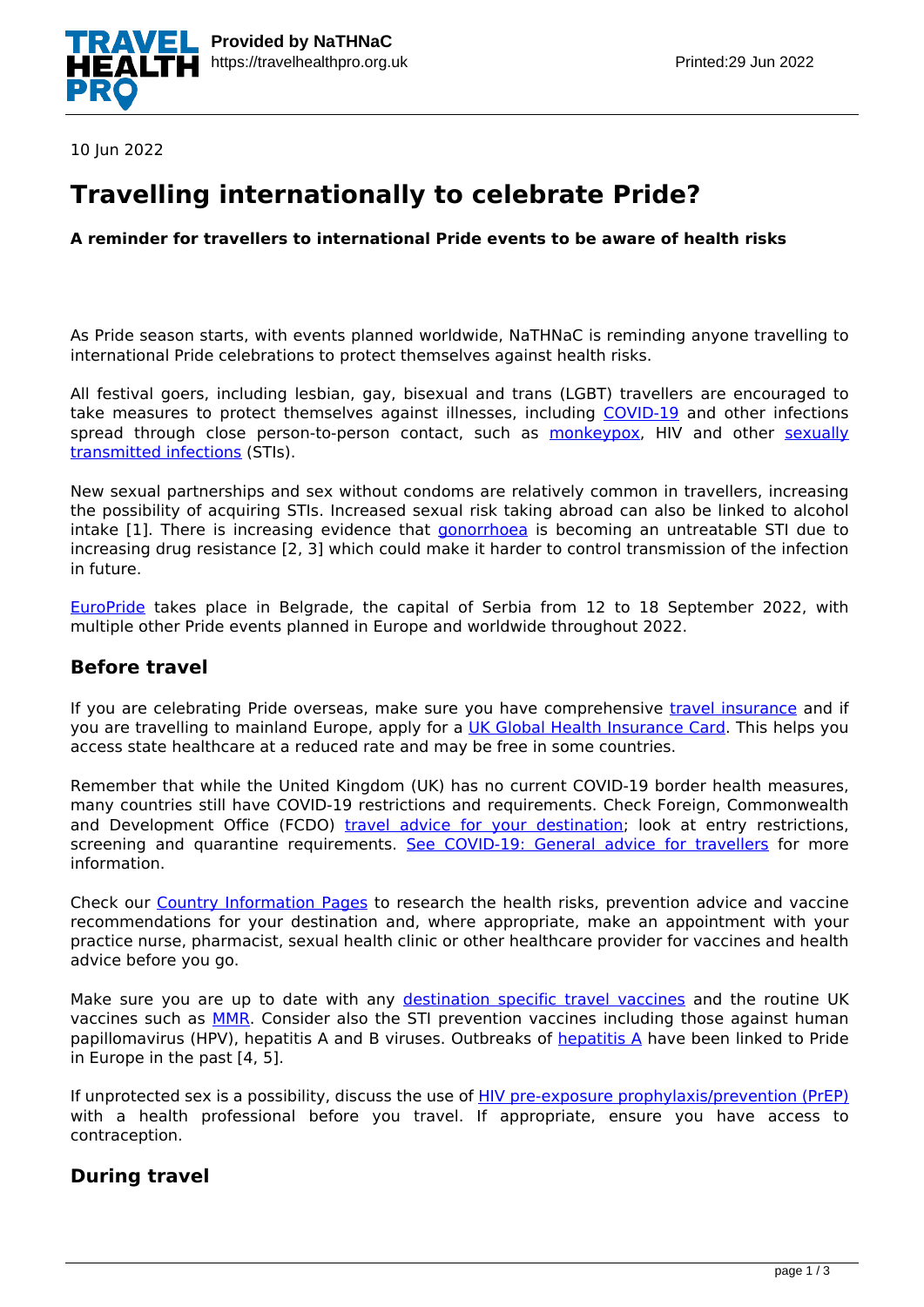

- Many infections can be spread by contaminated food and water- be careful what you eat and drink and follow basic [food hygiene rules.](https://travelhealthpro.org.uk/factsheet/44/food-and-water-hygiene)
- Some infections, like hepatitis A and Shigella, are spread via contaminated food and water, but can also be passed on by direct contact with a person with infection, including during sex involving anal contact or contact with faeces. Unlike hepatitis A, there is no vaccine to prevent Shigella. Further information on avoiding [sexual spread of hepatitis A](https://www.gov.uk/government/publications/hepatitis-a-preventing-infection-in-men-who-have-sex-with-men) and [shigella](https://www.gov.uk/government/publications/shigella-leaflet-and-poster) is available.
- Always be [aware of your risk](https://www.nhs.uk/live-well/sexual-health/sex-activities-and-risk/) of STIs, carry condoms and follow [safer sex advice](https://www.bashh.org/public/safer-sex-advice/).
- In some countries, insects and ticks can spread infections be aware of your risk and protect yourself by following [bite avoidance advice.](https://travelhealthpro.org.uk/factsheet/38/insect-and-tick-bite-avoidance)

[Monkeypox](https://www.nhs.uk/conditions/monkeypox/) is found mainly in Central and West Africa, however in 2022, cases have been reported in many countries where this virus is not usually found, including the UK. Most cases reported in 2022 have been detected in gay and bisexual men who have sex with men (GBMSM), though not exclusively.

Monkeypox virus does not usually spread easily between people, but it can be passed on by close person-to-person contact, including sexual contact, or contact with items used by a person with the infection, such as clothes, bedding, towels or utensils [6]. Close contact with infected animals, especially rodents, is also a risk.

Cases of monkeypox are rare in people travelling, and the risk to the general public is considered to be low. Protect yourself while travelling by taking the following steps:

- Avoid contact (including sexual contact) with anyone who is unwell or has an unusual rash and [practise good hygiene before and after sex](https://www.gov.uk/government/news/rise-in-extremely-drug-resistant-shigella-in-gay-and-bisexual-men)
- Avoid touching contaminated items such as bedding/clothing or sharing eating utensils/cups of a person who has, or may have, monkeypox
- Wash hands often with soap and water or an alcohol-based hand sanitiser containing at least 60% alcohol
- Keep your hands away from your eyes, nose, and mouth. If you need to touch your face, make sure your hands are clean
- Avoid animals when traveling
- For advice for people with HIV, see the British HIV Association (BHIVA) [statement on](https://www.bhiva.org/BHIVA-rapid-statement-on-monkeypox-virus) [monkeypox virus.](https://www.bhiva.org/BHIVA-rapid-statement-on-monkeypox-virus)

If you are concerned about monkeypox or if you notice a rash, blisters or lesions, particularly if you have recently had a new sexual partner, or you have a fever, headache, chills, muscle/back ache, swollen glands (lymph nodes) or extreme tiredness:

- limit your contact with other people [7]
- get medical advice locally if you are abroad. Call ahead before going to a healthcare facility. If you are not able to call ahead, tell a staff member as soon as you arrive that you are concerned about monkeypox
- check with a health professional that you are fit to travel.

UK Health Security Agency guidance has been published for health professionals on the [use of](https://www.gov.uk/government/publications/monkeypox-vaccination) [vaccination during a monkeypox incident](https://www.gov.uk/government/publications/monkeypox-vaccination) [8].

### **After Travel**

If you have a fever, flu like illness, persistent or bloody diarrhoea or any other unusual symptoms, get urgent medical help, explaining that you travelled abroad recently, you should call NHS 111 or a